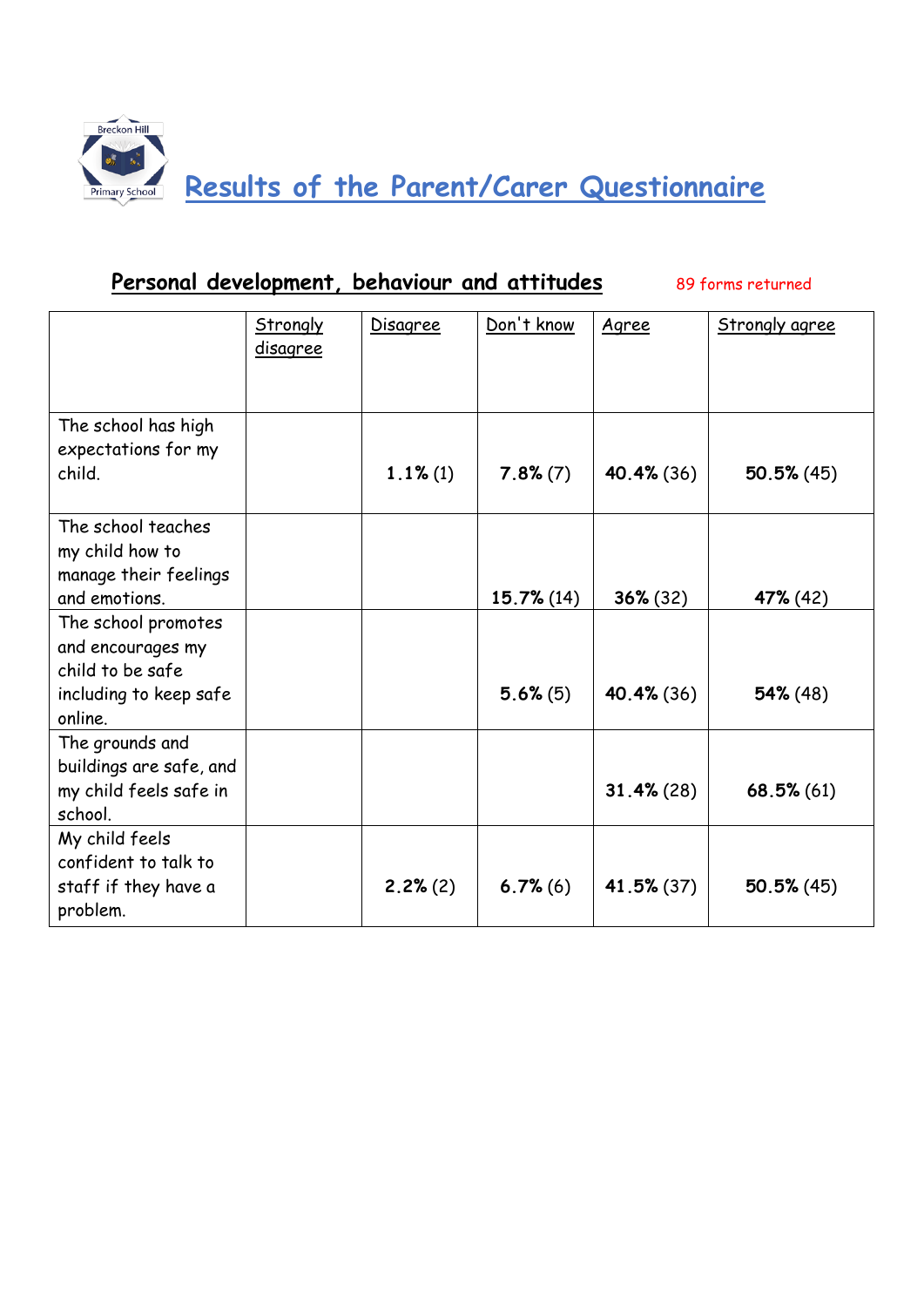# **Attendance**

|                                                                                                                | Strongly<br><u>disagree</u> | Disagree | Don't know  | Agree         | <b>Strongly agree</b> |
|----------------------------------------------------------------------------------------------------------------|-----------------------------|----------|-------------|---------------|-----------------------|
| The school promotes<br>the importance of<br>good attendance and<br>encourages my child<br>to attend regularly. |                             |          |             | $28\% (25)$   | $72\% (64)$           |
| The school<br>encourages my child<br>to be a good<br>timekeeper and<br>punctual.                               |                             |          | $1.1\%$ (1) | $31.4\%$ (28) | $66.2\%$ (59)         |

# **Curriculum**

|                                                                                                                   | Strongly<br>disagree | Disagree | Don't know | Agree         | <b>Strongly agree</b> |
|-------------------------------------------------------------------------------------------------------------------|----------------------|----------|------------|---------------|-----------------------|
| My child enjoys going<br>to school and lessons<br>are exciting and<br>reflect a broad and<br>balanced curriculum. |                      | 2.2% (2) |            | $38.2\%$ (34) | $59.5\%$ (53)         |
| My child is taught well<br>and enjoys their<br>lessons.                                                           |                      |          | 2.2%(2)    | $38.2\%$ (34) | 59.5%(53)             |
| My child is set the<br>correct amount of<br>homework.                                                             |                      | 4.5%(4)  | 2.2%(2)    | 47% (42)      | 43.8% (39)            |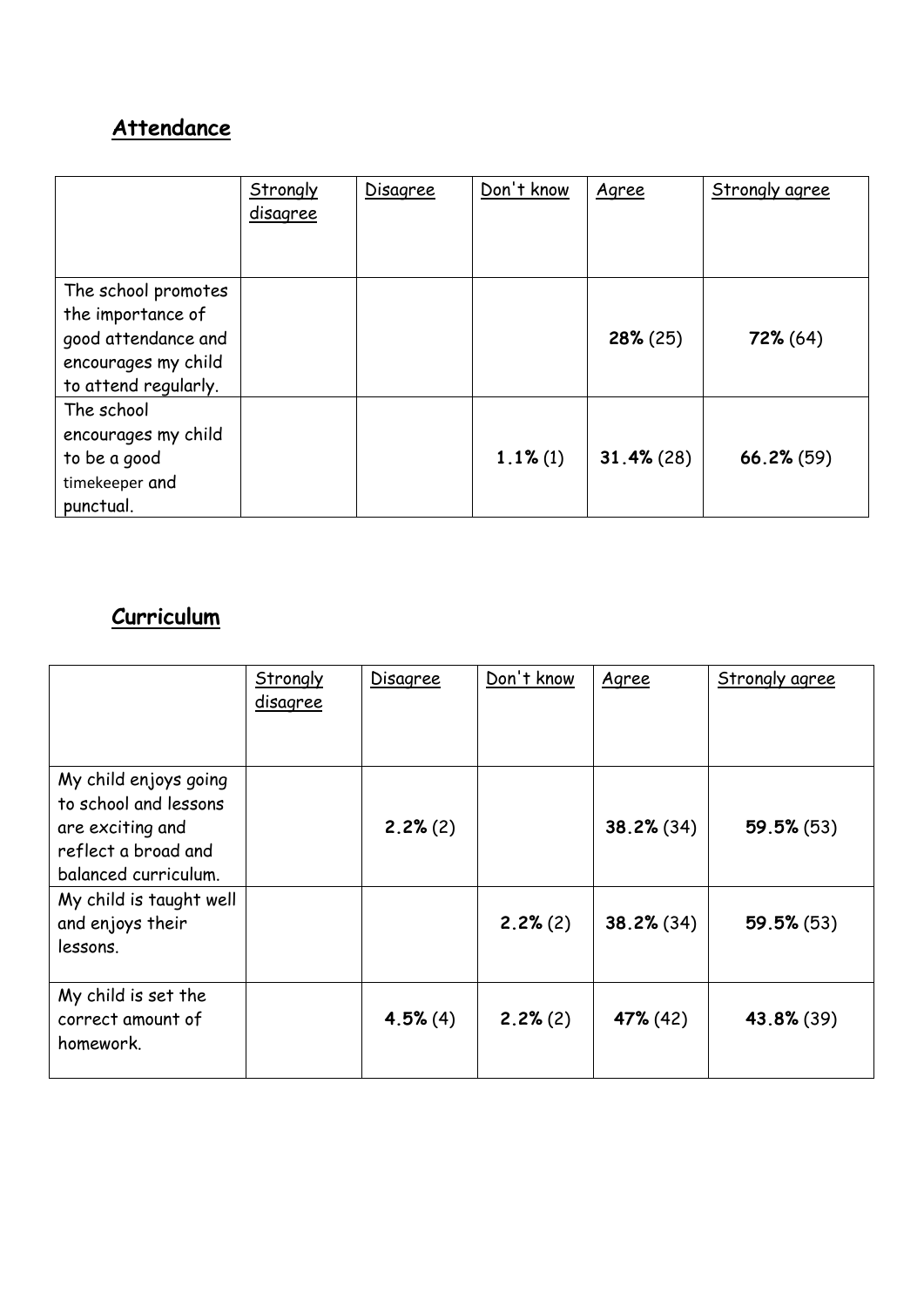# **Leadership and management**

|                                                                                                                     | <b>Strongly</b><br><u>disagree</u> | Disagree | Don't know  | Agree         | <b>Strongly agree</b> |
|---------------------------------------------------------------------------------------------------------------------|------------------------------------|----------|-------------|---------------|-----------------------|
| The school leadership<br>team is approachable<br>and listens to<br>concerns.                                        |                                    |          | $10\% (9)$  | $48.3\%$ (43) | $41.5\%$ (37)         |
| School leaders ensure<br>that the curriculum is<br>broad and meets the<br>needs of all pupils.                      |                                    |          | $11\% (10)$ | 45% (40)      | 43.8% (39)            |
| The governing board<br>holds the school's<br>leadership team to<br>account for the<br>performance of the<br>school. |                                    |          | 22.4% (20)  | 40.4% (36)    | $37\%$ (33)           |